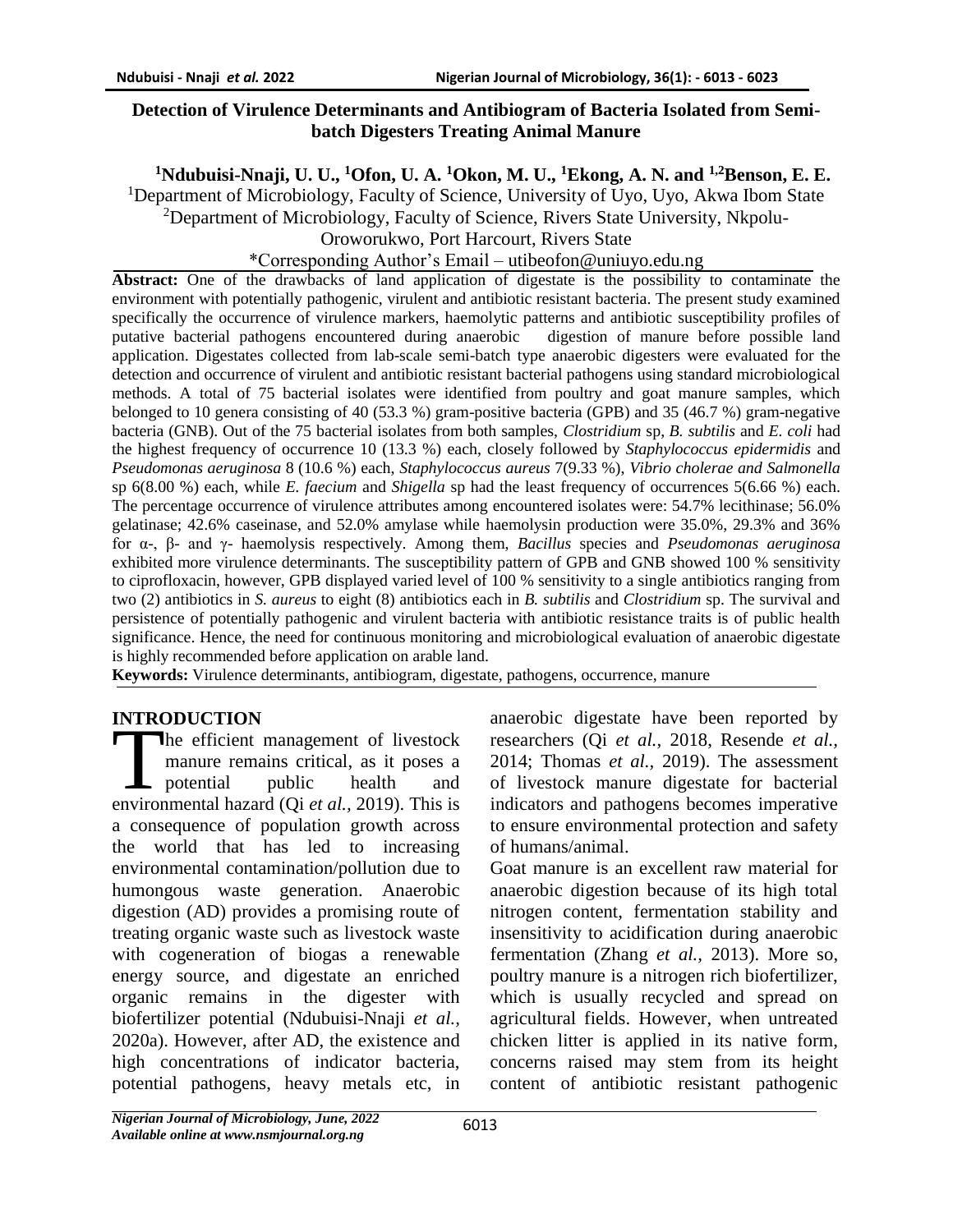bacteria (Anjum *et al.,* 2016). In Akwa Ibom State and many parts of Nigeria, livestock manure especially poultry and goat manure are usually applied in its raw or untreated form as biofertilizer for the cultivation of fluted pumpkin, cucumber, garden egg and many other crops (Idem *et al.,* 2012). However, little attention has been given to the chemical and microbiological quality status of these manures. It has been recognized that waste generated from livestock production has great potential for environmental degradation (Coelho *et al.,* 2018). Livestock manure is one of the main emission sources of the greenhouse gases. Manure based methane contributes 4% of all anthropogenic methane sources (Kafle and Chen, 2016). Again, large volume of gases, organic material, bacteria and other substances generated during livestock activities poses a risk factor in air, soil and water pollution (Mathias, 2014).

Anaerobic digestion offers an opportunity to deal with the problems of organic waste management, while diminishing environmental impact and providing a sustainable development of energy supply (Shah *et al.,* 2015; Ndubuisi-Nnaji *et al*., 2021). During anaerobic digestion, organic compound-degrading bacteria in the feedstock convert carbohydrate, proteins, polysaccharides and lipids into methane (CH4) and carbon dioxide  $(CO<sub>2</sub>)$ . Biomethanation is a veritable process that treats organic wastes including livestock manure in the absence of oxygen, concurrently producing biogas and a digested residue (Ndubuisi-Nnaji *et al*., 2020b; Ofon *et al*., 2021). Biogas generated can be used as source of renewable energy. The digestate which is rich in macro- and micro-nutrients can be applied to soil to improve its fertility status or used as biofertilizer. However, the accurate application of anaerobic digestate on arable soil largely depend on the number and type of bacteria present in such digestate. The digestate must have low pathogen content to avoid the risk of transmission of pathogens between animals and humans (Coelho, 2018; Mortola *et al.,* 2019).

More so, the application of digestates and their impact on the environment and human health are mostly unexplored. Some articles have reported the agricultural potential and conflicting results of digestate performance (Nkoa, 2014, Coelho *et al*., 2018, Moller *et al.,* 2012). Along with the intensive development of animal husbandry, livestock manure production has increased dramatically. When untreated or not properly managed, livestock manure becomes a potential source of hazard to the environment and public health (Alburquerque *et al*., 2012b; Qi, 2018).

The existing body of research on anaerobic digestates has so far focused on pathogen survival and determination of their densities in digestate with scarce data about their susceptibility to commercial antibiotics (Ndubuisi-Nnaji *et al*., 2018; Resende *et al*., 2014; Manyi-Loh *et al*., 2014; Manyi-Loh *et al*., 2018; Coelho *et al*., 2018). Moreover, Nkoa (2014) reviewed extensively the impacts of soil applications of digestates on the broader environment. While current knowledge is grossly inadequate, a more robust exploration of the virulence determinants of bacteria recovered from digestates and their antibiotic susceptibility profile is lacking in published data and is worth investigating. The present study examined specifically the occurrence of virulence markers, hemolytic patterns and antibiotic susceptibility profiles of putative bacterial pathogens encountered during anaerobic digestion of manure before possible land application.

## **MATERIALS AND METHODS**

## **Sample sources and Anaerobic Digestion Treatment**

Fresh and untreated poultry manure was obtained from a commercial farm: Vika farms limited, located at Mbak Etoi, Uyo and goat manure samples was sourced from a loafing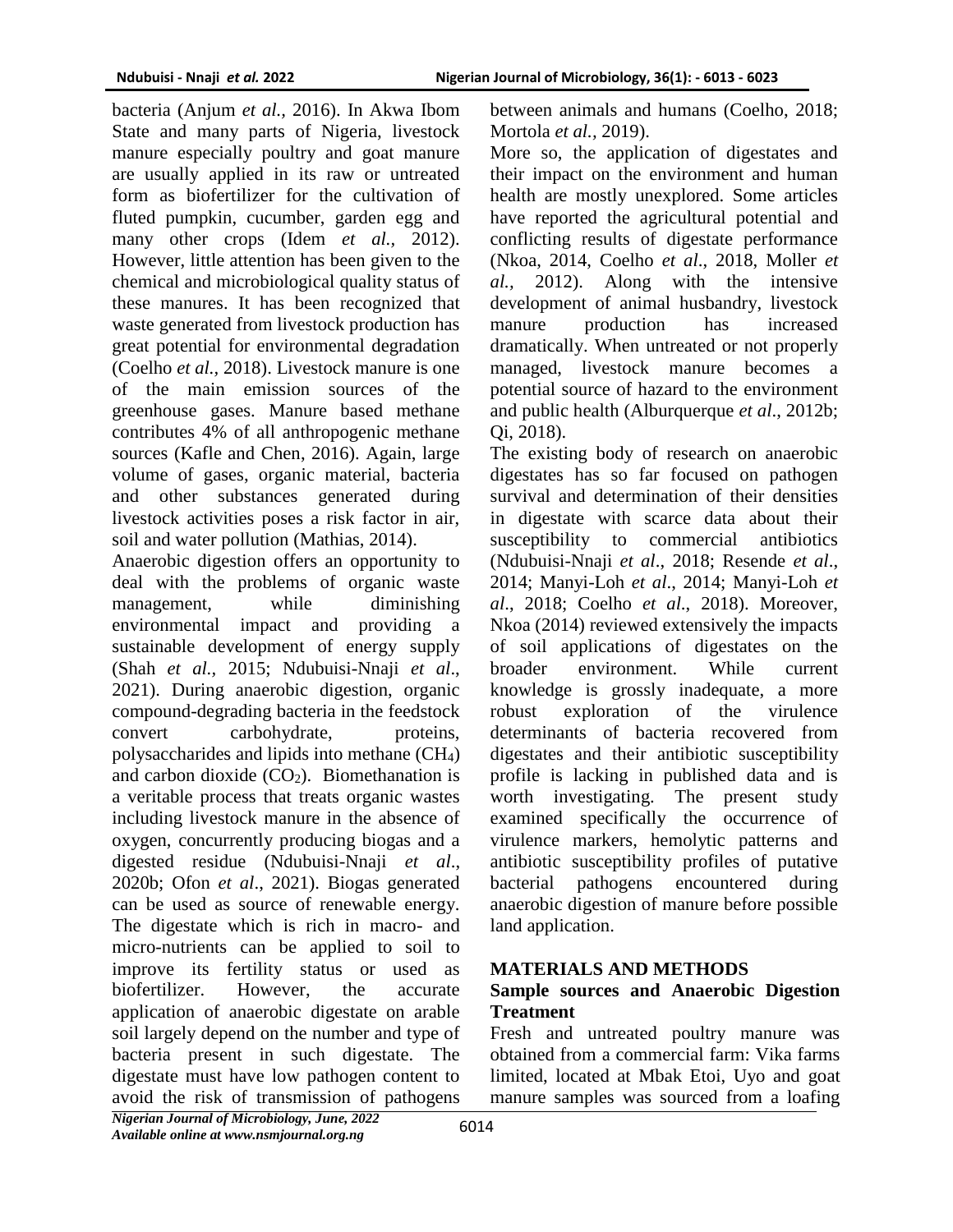shed located in a farm outbuilding (barn) in Ikot Ukot Anang, Ukanafun, L.G.A, both in Akwa Ibom State, Nigeria. The manure samples were collected into sterile containers and transported to Microbiology Laboratory of the University of Uyo, Uyo for further processing and anaerobic digestion treatment.

Two fabricated digesters operated under semibatch digester system over a residence time of 45 days were used for the experiment. Slurry from both samples prepared (by mixing 1200g fresh manure with 1500 ml of water) after collection were fed separately into the labscale anaerobic digesters. Samples (100 ml) were collected through the outlet valve at the termination of digestion for isolation and identification of pathogens of interest for a period of 45 days following daily biogas production measurement via downward liquid displacement technique. The digesters were maintained under mesophilic temperature (28  $\pm$  2<sup>o</sup>C).

## **Isolation and characterization of indicator bacterial pathogens in digestate**

Bacterial species were isolated by viable plate method. Ten (10) g of each wet slurry (sample) was serially diluted in 90ml of sterile distilled water and vigorously shaken to dislodge adhered bacterial cells. Ten-fold serial dilutions were made to obtain dilution of 10<sup>-1</sup> and 10<sup>-3</sup>. Using spread plate procedure, 0.1ml of aliquot was spread onto the surface of sterile agar plates in duplicate (Manyi-Loh *et al*., 2018). All media used were products of Sigma Aldrich, USA and they included Nutrient Agar (NA), MacConkey Agar (MCA), Eosin Methylene Blue (EMB) agar, *Salmonella Shigella* (SS) agar, Mannitol Salt agar (MSA), Thiosulphate Citrate Bile Salt agar (TCBS), Reinforced Clostridia agar (RCA). The NA, MCA, EMB, SSA, MSA, TCBS plates were incubated aerobically at 37 °C for 24 hours for aerobes and RCA plates was anaerobically incubated for 24 hours at 37 °C using the gaspak system for anaerobes. Discrete colonies on primary plates were subcultured onto freshly prepared agar plates and aerobically incubated overnight at 37 °C. The pure cultures of isolates were sub-cultured and stored on agar slants, in a refrigerator at 4 °C for further characterization and identification using appropriate biochemical test; indole, methyl red, Voges Proskauer, catalase, coagulase, oxidase and carbohydrate fermentation (Holt *et al*., 1994).

## **Determination of virulence attributes of bacterial isolates**

The attributes assayed for included production of lecithinase (phospholipase), gelatinase, caseinase, amylase, and haemolysin following the methods of Akinjogunla *et al*. (2016), Pasquale *et al*. (2012), James and Natalie (2008), and Ndubuisi-Nnaji *et al*. (2018). For lecithinase production, plates of egg yolk agar were inoculated by streaking with bacterial isolates and incubated anaerobically at 37˚C for 72 h. The bacterial isolates were streaked on plates of gelatin agar to assay for gelatinase production and on skimmed milk agar plates for caseinase production, the plates were incubated aerobically at 37˚C for 48 h**.**  Transparent, opaque or clear zones around the bacterial colonies indicated positive results. For amylase production, the isolates were streaked on plates of starch agar and incubated for 48 h at 37 °C. After incubation, 3 drops of 10 % Lugols iodine was added to the culture plates and allowed to react for 10 min. Clear zones around bacterial colonies indicated amylase production. The haemolysin production by the isolates was identified by the presence of haemolytic zones (clear – β or greenish halos -  $\alpha$ , and no zones -  $\gamma$ ) around the colonies on blood agar after incubation for 24 h at 37˚C.

## **Antibiotic susceptibility profile of bacterial isolates**

*In-vitro* antibiotic susceptibility of bacterial isolates was determined using Kirby-Bauer disc diffusion technique (CLSI, 2016).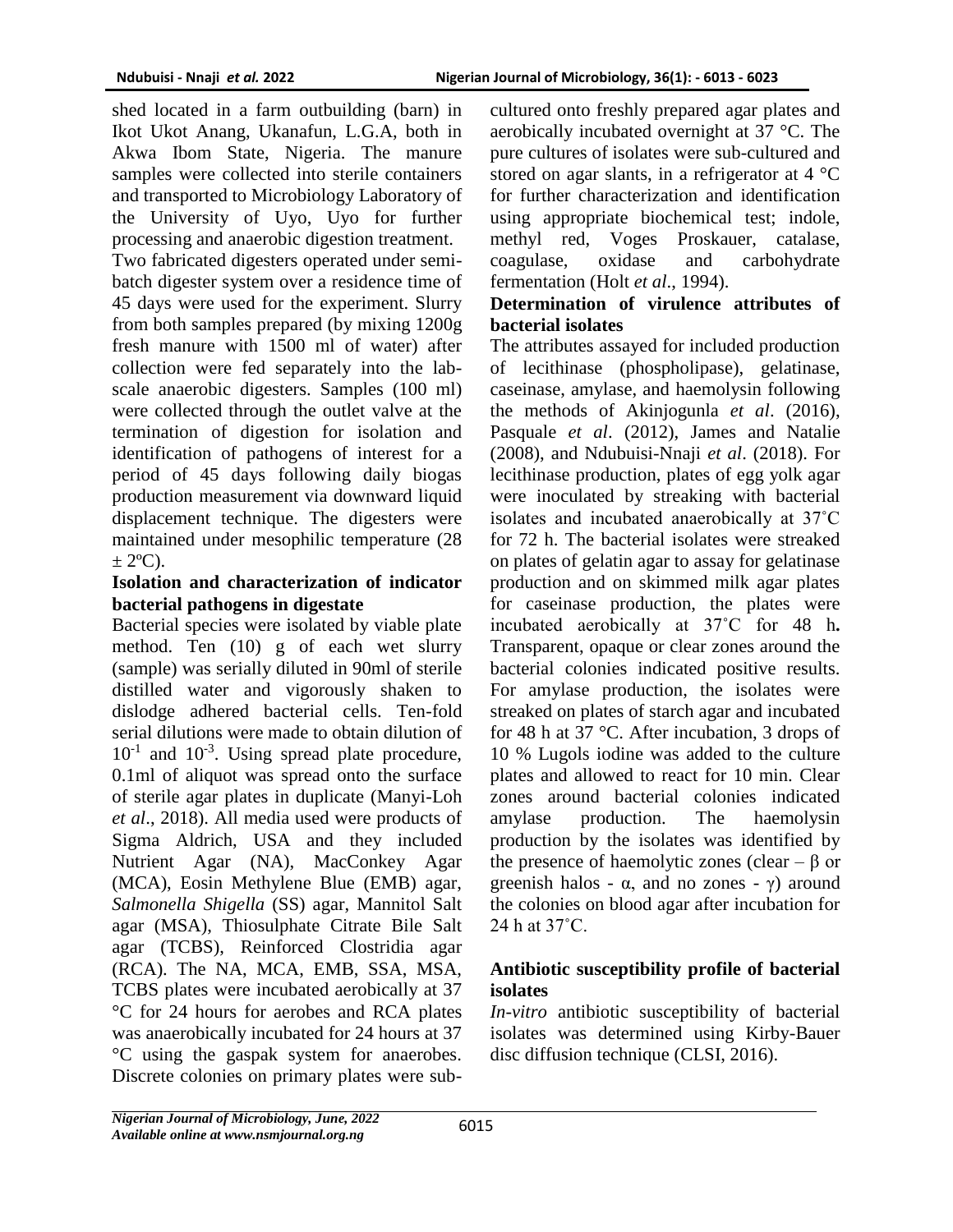Briefly, 10 μL of each bacterial isolate, prepared directly from a 16-hr old agar plate and adjusted to 0.5 McFarland Standard, was inoculated on each plate of Mueller Hilton Agar (MHA). The antibiotic discs tested on Gram positive bacterial isolates were: Ciprofloxacin (CPX, 10 μg), Norfloxacin (NB,10 $\mu$ g), Gentamycin (CN, 10 $\mu$ g), Amoxicillin (AML, 20 μg), Streptomycin (S, 30 μg), Erythromycin (E, 30 μg), Ampicloxacillin (APX, 20 μg), Chloramphenicol (CH, 30 μg), Levofloxacin (LEV, 10 μg) and Rifampin (RD, 20 μg), while Ciprofloxacin (CPX, 10 μg), Pefloxacin (PEF, 10 μg), Augmentin (AUG, 30 μg), Cephalothin (CEP, 10 μg), Streptomycin (S, 30μg), Nalidixic Acid (NA, 30 μg), Ofloxacin (OFX, 10 μg), Trimethoprim-Sulphamethoxazole (SXT,30 μg) and Ampicillin (PN, 30 μg) were used for Gram negative bacterial isolates. The antibiotic discs were aseptically placed on the surfaces of the culture plates with sterile forceps, and the

plates were incubated at 37 °C for 18 h. (Okon *et al*., 2020). Inhibitory zones observed were measured in millimeters (mm) and interpreted as sensitive, intermediate or resistant based on the criteria outlined in CLSI (2016).

## **RESULTS**

A total of 75 bacterial isolates were characterized and identified from both poultry and goat manure samples. The isolates belonging to 10 genera consisted of 40 (53.3 %) gram-positive bacteria (GPB) and 35 (46.7 %) gram-negative bacteria (GNB). Of the 75 bacterial isolates, *Clostridium* sp, *B. subtilis* and *E. coli* had the highest frequency of occurrence (13.3 % each), followed by *Staphylococcus epidermidis* and *Pseudomonas aeruginosa* 10.6% each, *Staphylococcus aureus* 9.33 %, *Vibrio cholerae and Salmonella* sp 8.00 % each, while least frequency of occurrence was recorded for *E. faecium* and *Shigella* sp 6.66% each. (Fig 1)



Figure 1: Percentage occurrence of bacterial isolates found in anaerobic digester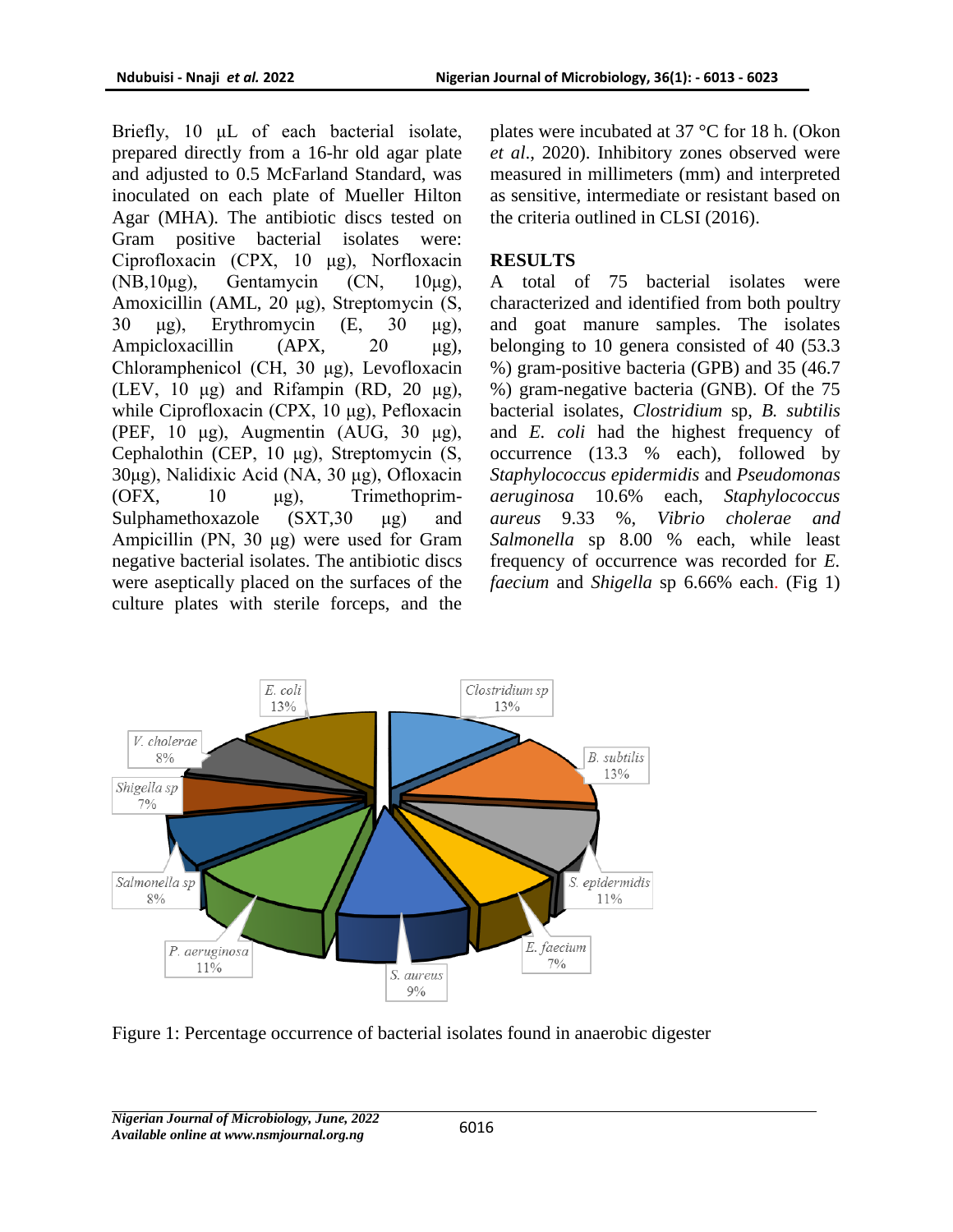The virulence determinants and haemolysin patterns as seen in Tables 1 and 2 revealed that approximately 55 % of the isolates produced lecithinase, 56 % produced gelatinase, 43.0 % caseinase and 52.0 % amylases. These attributes were observed in more than 70% of *B. subtilis* strains and only in about 10 % of *E. coli* strains. The haemolysin production were in the order 35.0 %, 29 % and 36.0 % for alpha (α), beta (β) and gamma (γ) haemolysin, respectively.

### **Table 1: Virulence determinants of bacterial isolates**

|                                     | <b>Virulence Factors</b>             |                                            |                   |                                                  |                           |                                              |                           |                                        |          |
|-------------------------------------|--------------------------------------|--------------------------------------------|-------------------|--------------------------------------------------|---------------------------|----------------------------------------------|---------------------------|----------------------------------------|----------|
| <b>Bacterial</b><br><b>Isolates</b> | <b>Total</b><br>No.<br><b>Tested</b> | Lecithinase<br><b>Production</b><br>$($ %) |                   | <b>Gelatinase</b><br><b>Production</b><br>$(\%)$ |                           | <b>Caseinase</b><br><b>Production</b><br>(%) |                           | Amylase<br><b>Production</b><br>$($ %) |          |
|                                     |                                      | $^{(+)}$                                   | $\left( -\right)$ | $^{(+)}$                                         | $\left( \text{-} \right)$ | $^{(+)}$                                     | $\left( \text{-} \right)$ | $^{(+)}$                               | $(-)$    |
| Clostridium sp                      | 10                                   | 2(20.0)                                    | 8(80.0)           | 9(90.0)                                          | 1(10.0)                   | 7(70.0)                                      | 3(30.0)                   | 2(20.0)                                | 8(80.0)  |
| B. subtilis                         | 10                                   | 9(90.0)                                    | 1(10.0)           | 8(80.0)                                          | 2(20.0)                   | 8(80.0)                                      | 2(20.0)                   | 7(70.0)                                | 3(30.0)  |
| S. epidermidis                      | 8                                    | 6(75.0)                                    | 2(25.0)           | 1(12.5)                                          | 7(87.5)                   | 2(25.0)                                      | 6(75.0)                   | 7(87.5)                                | 1(12.5)  |
| E. faecium                          | 5                                    | 1(20.0)                                    | 4(80.0)           | 3(60.0)                                          | 2(40.0)                   | 1(20.0)                                      | 4(80.0)                   | 4(80.0)                                | 1(20.0)  |
| S. aureus                           |                                      | 6(85.71)                                   | 1(14.29)          | 5(71.4)                                          | 2(28.6)                   | 1(14.29)                                     | 6(85.71)                  | 5(71.4)                                | 2(28.6)  |
| P. aeruginosa                       | 8                                    | 2(25.0)                                    | 6(75.0)           | 7(87.5)                                          | 1(12.5)                   | 6(75.0)                                      | 2(25.0)                   | 6(75.0)                                | 2(25.0)  |
| Salmonella sp                       | 6                                    | 5(83.3)                                    | 1(16.7)           | 2(33.3)                                          | 4(66.7)                   | 1(16.7)                                      | 5(83.3)                   | 5(83.3)                                | 1(16.7)  |
| Shigella sp                         | 5                                    | 4(80.0)                                    | 1(20.0)           | 2(40.0)                                          | 3(60.0)                   | 3(60.0)                                      | 2(40.0)                   | 1(20.0)                                | 4(80.0)  |
| V. cholerae                         | 6                                    | 5(83.3)                                    | 1(16.7)           | 4(66.7)                                          | 2(33.3)                   | 2(33.3)                                      | 4(66.7)                   | 1(16.7)                                | 5(83.3)  |
| E. coli                             | 10                                   | 1(10.0)                                    | 9(90.0)           | 1(10.0)                                          | 9(90.0)                   | 1(10.0)                                      | 9(90.0)                   | 1(10.0)                                | 9(90.0)  |
| <b>TOTAL</b>                        | 75                                   | 41(54.6)                                   | 34(45.3)          | 42(56.0)                                         | 33(44.0)                  | 32(42.6)                                     | 43(57.3)                  | 39(52.0)                               | 36(48.0) |

Key:  $+=$  Positive;  $=$  Negative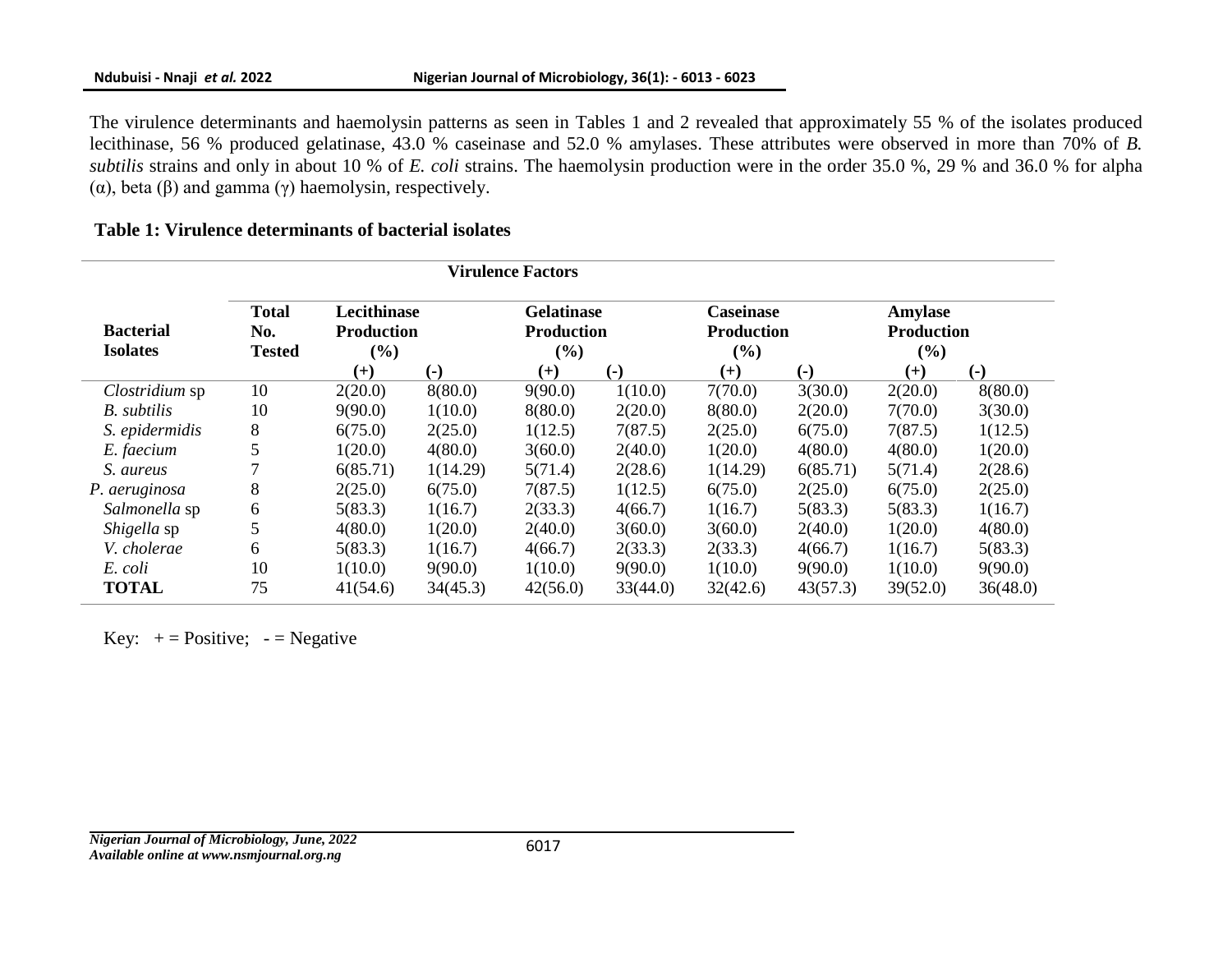|                              |                     | <b>HAEMOLYTIC PATTERNS OF ISOLATES</b> |                |                  |  |  |  |  |  |  |
|------------------------------|---------------------|----------------------------------------|----------------|------------------|--|--|--|--|--|--|
| $\left( \frac{6}{6} \right)$ |                     |                                        |                |                  |  |  |  |  |  |  |
| <b>Bacterial Isolates</b>    | <b>Total number</b> | Alpha $(a)$                            | Beta $(\beta)$ | Gamma $(\gamma)$ |  |  |  |  |  |  |
|                              | tested              |                                        |                |                  |  |  |  |  |  |  |
| Clostridium sp               | 10                  | 2(20.0)                                | 1(10.0)        | 7(70.0)          |  |  |  |  |  |  |
| B. subtilis                  | 10                  | 6(60.0)                                |                | 4(40.0)          |  |  |  |  |  |  |
| S. epidermidis               | 8                   | 1(12.5)                                |                | 7(87.5)          |  |  |  |  |  |  |
| E. faecium                   |                     | 1(20.0)                                | 4(80.0)        |                  |  |  |  |  |  |  |
| S. aureus                    |                     | 3(42.8)                                | 4(57.1)        |                  |  |  |  |  |  |  |
| P. aeruginosa                | 8                   | 1(12.5)                                |                | 7(87.5)          |  |  |  |  |  |  |
| Salmonella sp                | 6                   | 4(66.6)                                |                | 2(33.3)          |  |  |  |  |  |  |
| Shigella sp                  |                     | 1(20.0)                                | 4(80.0)        |                  |  |  |  |  |  |  |
| V. cholerae                  | 6                   | 4(66.6)                                | 2(33.3)        |                  |  |  |  |  |  |  |
| E. coli                      | 10                  | 3(30.0)                                | 7(70.0)        |                  |  |  |  |  |  |  |
| <b>TOTAL</b>                 | 75                  | 26(35.0)                               | 22(29.3)       | 27(36.0)         |  |  |  |  |  |  |

# **Table 2: Haemolytic patterns of bacterial isolates in anaerobic digestate**

The antibiotic susceptibility patterns of Gram Positive Bacteria (GPB) and Gram Negative Bacteria (GNB) isolated from digesters treating animal manure is presented in Tables 3 and 4 respectively. The result of antibiotic susceptibility pattern showed that all (100 %) of the GPB were sensitive to ciprofloxacin and rifampicin. *Bacillus subtilis* and *Clostridium* sp were generally sensitive to all the antibiotics; with only 20 % of *Bacillus subtilis* resistance to norfloxacin,streptomycin and ampicloxacillin,

and 20 % *Clostridium* sp*.* showed resistance to erythromycin and norfloxacin. *S. aureus* displayed 57.1 % resistance to both am oxicillin and levofloxacin (Table 3).

The GNB (Table 4) exhibited 100% sensitivity to ofloxacin, pefloxacin and ciprofloxacin, while, *E. coli* showed greater than 60 % resistance to ampicillin, trimethoprim-sulphamethoxazole and cephalothin. *P. aeruginosa* and *Vibrio cholerae* displayed 87 % and 67.7 % resistance to ampicill in and nalidixic acid, respectively.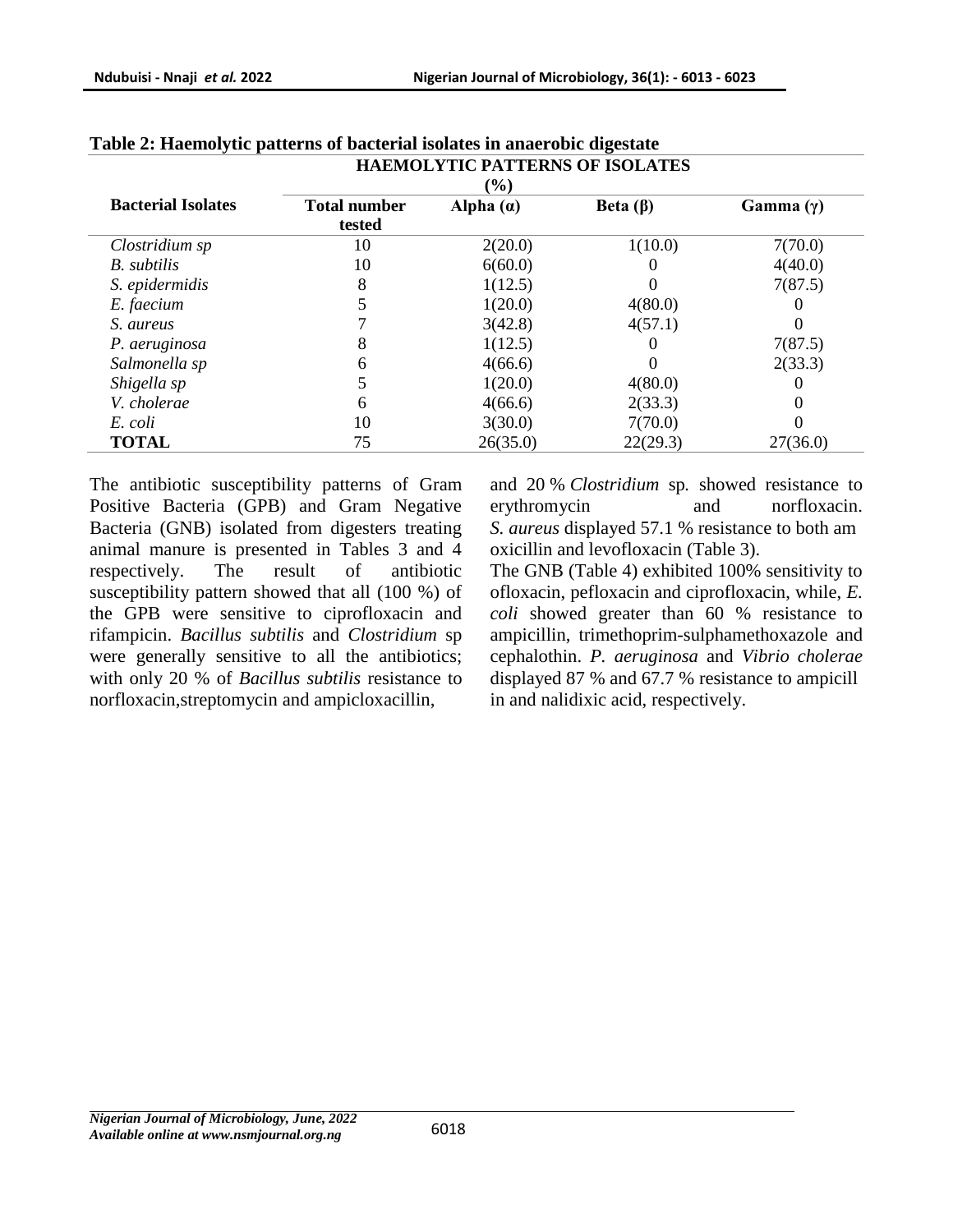| <b>Antibiotic Sensitivity Profile</b> |                                      |            |           |           |            |          |           |          |          |            |            |
|---------------------------------------|--------------------------------------|------------|-----------|-----------|------------|----------|-----------|----------|----------|------------|------------|
| No $\left(\frac{9}{6}\right)$         |                                      |            |           |           |            |          |           |          |          |            |            |
| <b>Bacterial</b><br>isolates          | <b>Total</b><br>No.<br><b>Tested</b> | <b>CPX</b> | <b>NB</b> | <b>CN</b> | <b>AMX</b> | S        | <b>RD</b> | E        | CH       | <b>APX</b> | <b>LEV</b> |
| S. aureus                             |                                      | 7(100)     | 4(57.1)   | 6(85.7)   | 3(42.9)    | 6(85.7)  | 7(100)    | 6(85.7)  | 6(85.7)  | 5(71.4)    | 3(42.9)    |
| E. faecium                            | $\mathcal{D}$                        | 5(100)     | 4(80)     | 5(100)    | 4(80)      | 5(100)   | 5(100)    | 5(100)   | 5(100)   | 4(80)      | 4(80)      |
| S.                                    | 8                                    | 8(100)     | 7(87.5)   | 8(100)    | 5(62.5)    | 8(100)   | 8(100)    | 8(100)   | 8(100)   | 8(100)     | 7(87.5)    |
| epidermidis                           |                                      |            |           |           |            |          |           |          |          |            |            |
| B. subtilis                           | 10                                   | 10(100)    | 10(100)   | 10(100)   | 10(100)    | 8(80)    | 10(100)   | 10(100)  | 10(100)  | 8(80)      | 10(100)    |
| Clostridium sp                        | 10                                   | 10(100)    | 8(80)     | 10(100)   | 10(100)    | 10(100)  | 10(100)   | 8(80)    | 10(100)  | 10(100)    | 10(100)    |
| <b>Total</b>                          | 40                                   | 40(100)    | 33(82.5)  | 39(97.5)  | 32(80)     | 37(92.5) | 40(100)   | 37(92.5) | 39(97.5) | 35(87.5)   | 34(85)     |

## **Table 3: Antibiotic susceptibility testing of gram positive bacteria (GPB) isolated during AD of manure**

Key: CPX= Ciprofloxacin, NB= Norfloxacin, CN= Gentamycin, AMX= Amoxicillin, S= Streptomycin, RD= Rifampicin, E= Erythromycin, CH= Chloramphenicol, APX= Ampicloxacillin, LEV= Levofloxacin

**Table 4: Antibiotic susceptibility profile of gram negative bacteria (GNB) isolated during AD of manure**

| <b>Antibiotic Sensitivity Profile</b> |               |            |            |            |          |           |          |            |          |            |         |
|---------------------------------------|---------------|------------|------------|------------|----------|-----------|----------|------------|----------|------------|---------|
| No(%)                                 |               |            |            |            |          |           |          |            |          |            |         |
|                                       | <b>Total</b>  | <b>OFX</b> | <b>PEF</b> | <b>CPX</b> | AU       | <b>CN</b> | S        | <b>CEP</b> | NA       | <b>SXT</b> | PN      |
| <b>Bacterial</b>                      | No.           |            |            |            |          |           |          |            |          |            |         |
| <b>Isolates</b>                       | <b>Tested</b> |            |            |            |          |           |          |            |          |            |         |
| P. aeruginosa                         | 8             | 8(100)     | 8(100)     | 8(100)     | 4(50)    | 7(87.5)   | 8(100)   | 3(37.5)    | 5(62.5)  | 6(75)      | 1(12.5) |
| E. coli                               | 10            | 10(100)    | 10(100)    | 10(100)    | 6(60)    | 8(80)     | 10(100)  | 4(40)      | 7(70)    | 3(30)      | 3(30)   |
| V. cholerae                           | 6             | 6(100)     | 6(100)     | 6(100)     | 3(50)    | 6(100)    | 5(83.3)  | 6(100)     | 2(33.3)  | 5(83.3)    | 3(50)   |
| Shigella sp.                          |               | 5(100)     | 5(100)     | 5(100)     | 5(100)   | 5(100)    | 5(100)   | 5(100)     | 5(100)   | 5(100)     | 4(80)   |
| Salmonella                            | 6             | 6(100)     | 6(100)     | 6(100)     | 4(66.6)  | 4(66.6)   | 6(100)   | 4(66.6)    | 5(83.3)  | 4(66.6)    | 4(66.6) |
| sp                                    |               |            |            |            |          |           |          |            |          |            |         |
| Total                                 | 35            | 35(100)    | 35(100)    | 35(100)    | 22(63.0) | 30(85.7)  | 34(97.1) | 22(62.9)   | 24(68.6) | 23(65.7)   | 15(43)  |

Key: OFX = Ofloxacin, PEF = Pefloxacin, CPX = Ciprofloxacin, AU = Augmentin, CN = Gentamycin, S= Streptomycin, CEP= Cephalothin, NA= nalidixic acid, SXT= Trimethoprim-Sulphamethoxazole, PN = Ampicilin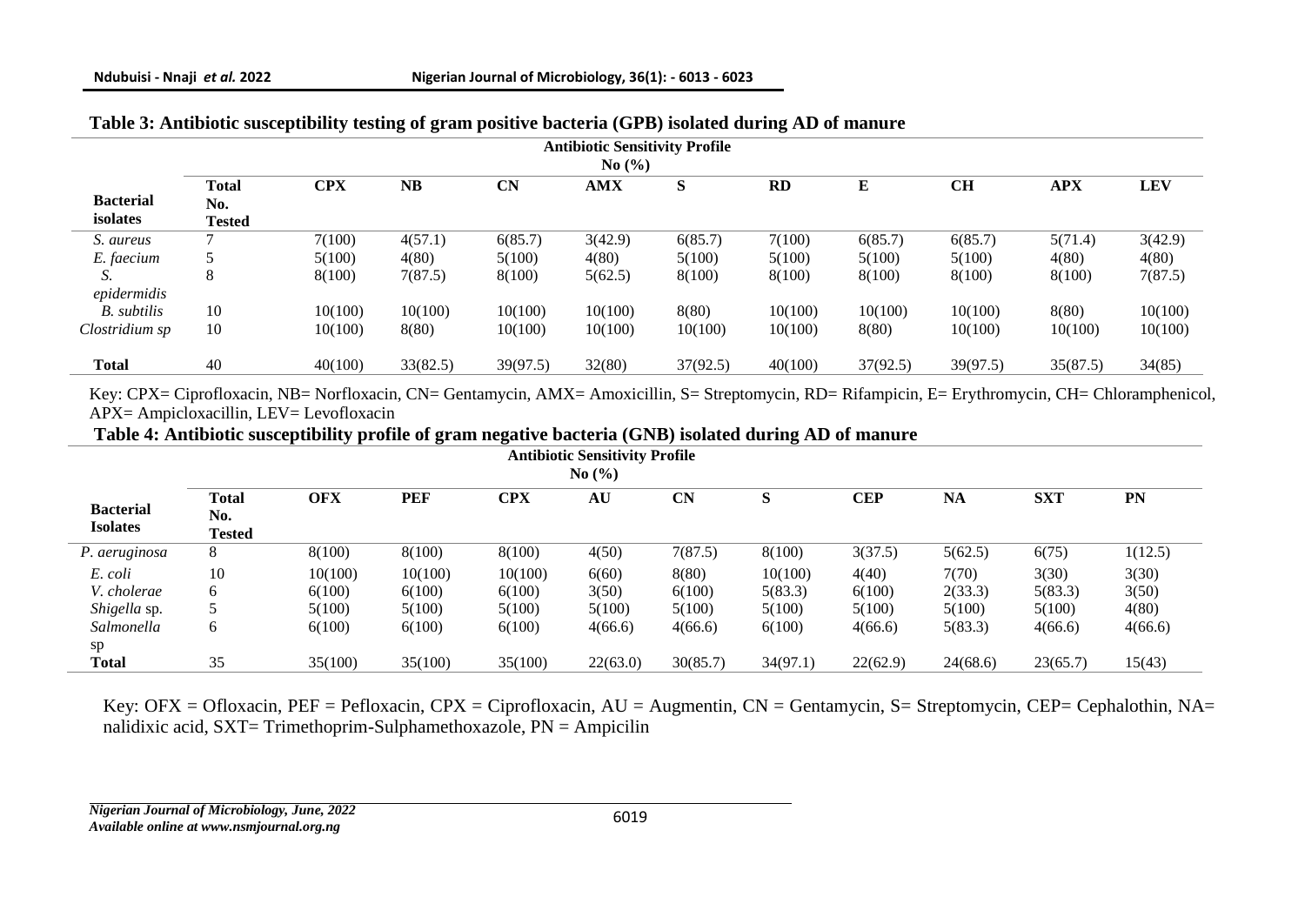#### **DISCUSSION**

Microorganisms such as *Escherichia coli, Staphylococcus aureus, Vibrio cholerae, Enterococcus faecium, Staphylococcus epidermidis, Salmonella* spp*, Shigella* spp*, Bacillus subtilis, Clostridium* spp*, Pseudomonas aeruginosa* were isolated, characterized from digesters treating animal manure. Some of these organisms isolated were members of the gastrointestinal tracts of warm blooded animals and when shed via faeces can pollute the environment resulting in public health related issues (Manyi-Loh *et al*., 2018).

Of the 75 bacterial isolates encountered, those that exhibited virulence factors were approximately: 55% for lecithinase, 56 % for gelatinase, 43% for caseinase and 52% for amylases while haemolysin production were 35%, 29% and 36% for alpha, beta and gamma haemolysis, respectively. Both virulence attributes and haemolysin production were mostly observed among the gram positive bacteria (GPB). The presence and elaboration of virulence markers like lecithinase, gelatinase, caseinase, amylase and haemolysin among encountered organisms confirmed that the digestate harboured pathogenic strains of organisms. In a similar study by Ndubuisi-Nnaji *et al*. (2018), virulence determinants were not recorded among bacteria recovered from anaerobic digesters treating bio-waste. However, they reported the production of haemolysin among bacterial species in anaerobic digesters. The disparity in the isolates display of virulence determinants signified their varying degree of pathogenicity (Umana *et al*., 2017). The variation in virulence profiles of organisms may be attributed to the difference in sample source. The isolation of amylase producing *Bacillus* sp agrees with previous findings of Oyeleke *et al*. (2011). Amylase is a key hydrolytic enzyme for the degradation of starch, a component of living tissues. Haemolysin patterns of *Staphylococcus epidermis, Clostridium sp* and *P. aeruginosa*

from our findings corroborate the report by Ndubuisi-Nnaji *et al*. (2018) that high gammahaemolysin production from *Staphylococcus epidermis, Clostridium sp* and *P. aeruginosa* isolated from feedstock and digestate samples which was closely followed by alpha haemolysin; while majority of *E. faecium*  produced more beta haemolysin. The pathogenicity of *Staphylococcus* is attributable to its tendency to elicit virulence factors such as coagulase and haemolysin and their occurrence in this study conforms to the report of Nester *et al*. (1998).

Humans have been reported to be adversely affected by antimicrobial resistance strains of some gram-negative bacteria particularly *E. coli*, *Salmonella* sp, *Vibrio cholerae* and *Shigella* sp obtained from livestock wastes due to their constant interactions with agrowastes (Manyi-Loh *et al*., 2018; Shanks and Peteroy-Kelly, 2009). There is a great tendency for antibiotic-resistant bacteria with resistance genes to be disseminated via air, water, food, and rainfall; into environment being their final reservoir (Abo-State *et al*., 2012). The bacterial isolates displayed varying levels of susceptibility to the tested antibiotics. Generally, the gram positive bacteria (GPB) exhibited approximately 100 % sensitivity to most antibiotics and 17.5 % and 20 % resistance to norfloxacin and amoxicillin, respectively; while the gram negative bacteria (GNB) displayed 38.1 % and 57 % resistance to cephalothin, ampicillin, respectively and approximately 100% sensitivity to other antibiotics. The GPB displayed varied level of 100 % resistance to a single antibiotic whereas members of the family Enterobacteriaceae displayed 100 % sensitivity to about 3 to 4 antibiotics of the tested antibiotics which was inconsistent with the works of Manyi-Loh *et al*. (2018) who characterized antibiotic resistance of selected bacterial pathogens recovered from dairy cattle manure during anaerobic mono-digestion in a balloon-type digester. Altogether, the most effective antibiotics was ciprofloxacin.

*Nigerian Journal of Microbiology, June, 2022 Available online at www.nsmjournal.org.ng*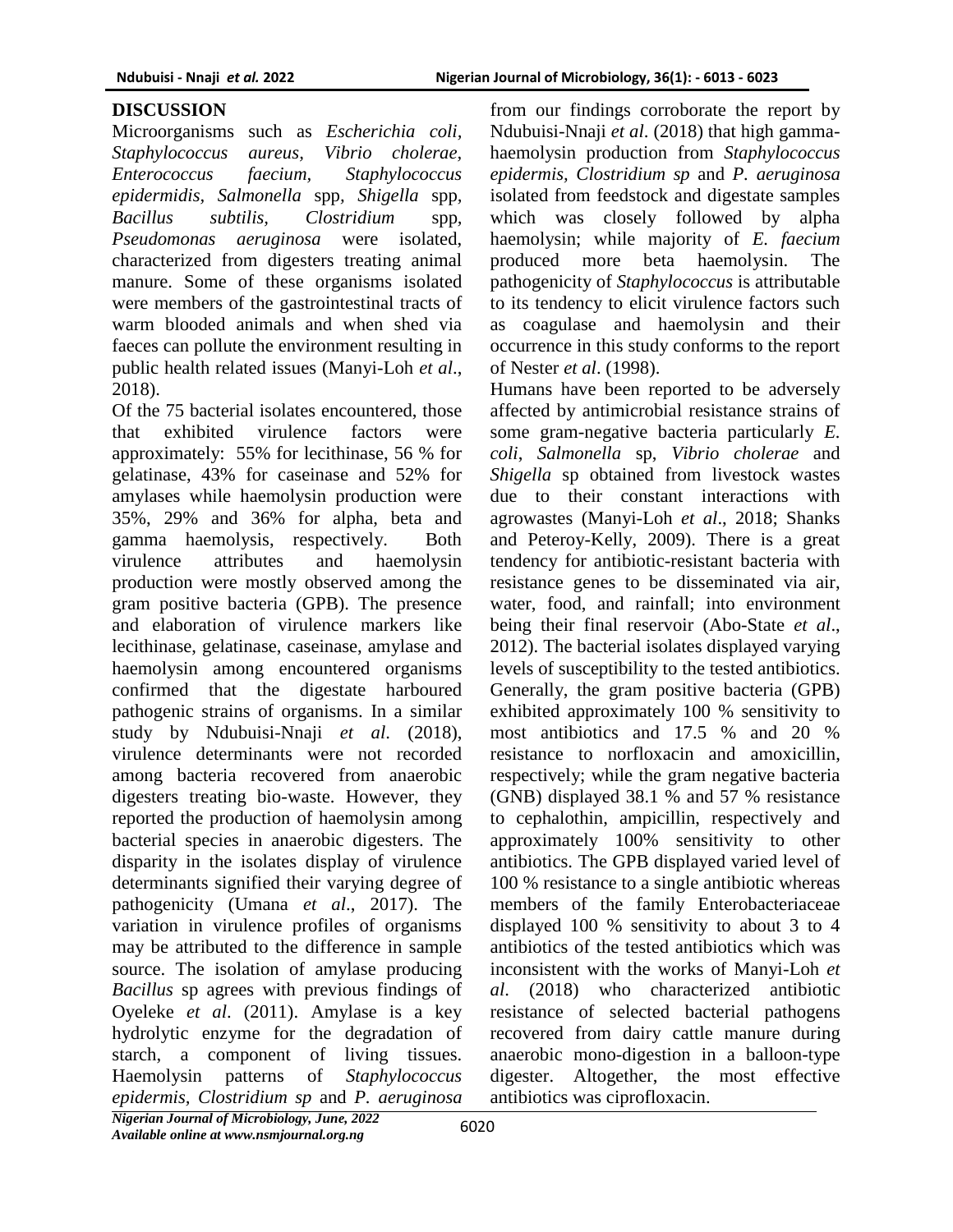Although, different bacterial isolates showed varied levels of resistance to a single antibiotic, some were resistant to more than one antibiotics for example: 57.1 % resistance of *S. aureus* to amoxicillin and levofloxacin, respectively; 87.5 % resistance of *P. aeruginosa* to ampicillin and 66.7 % of *V. cholerae* to naldixic acid, while, *E. coli*  exhibited 70 % resistance to Trimethoprim-Sulphamethoxazole (SXT) and Ampicillin (PN). These observations corroborated previous studies by Abo-State *et al*. (2012), Manyi-Loh *et al*. (2018) and Simango, (2013) that separately investigated the antibiotic resistance of enteropathogens from environmental media. The varying degrees of antibiotic susceptibility among the isolates could be linked to the different antibiotic pressures these organisms are posed to in manure waste as well as its origin. The implication of these findings remains that digestate, when used as fertilizer can present a

## **REFERENCES**

- Abo-State, M. A., Mahdy, H. M., Ezzat, S. M., Abd El Shakour, E. H. and El-Bahnasawy, M. A. (2012). Antimicrobial resistance profiles of enterobacteriaceae isolated from Rosetta brance of river Nile, Egypt. *World Applied Science Journal*, 19, 1234 - 1243.
- Akinjogunla, O. J., Fatunla, O. K. and Udofia, E. S. (2016). Phenotypic detection of virulence markers, antibiotic and disinfectant susceptibility of bacterial isolates from automated teller machine keypads, computer keyboard and mice in Uyo, Nigeria. *British Biotechnology Journal*, 15 (3): 1 - 15.
- Alburquerque, J. A., Fuente, C., and Bernal, M. P. (2012a). Chemical properties of anaerobic digestates affecting carbon and nitrogen dynamics in amended soils. *Journal of Agriculture and Ecosystem Environment,* 160: 15 - 22.
- Alburquerque, J. A., Fuente, C., Ferrer-Costa, A., Carrasco, L., Cegarra, J., Abad, M. and Bernal, M. P. (2012b). Assessment of the fertiliser potential of digestates from farm

potential source for and spread of antibiotic resistance, hence the need for continuous postdigestion surveillance and sanitation.

### **CONCLUSION**

Anaerobic digestates from animal (goat and poultry) manure harboured putative pathogens with virulence attributes and antibiotic resistant traits, signifying their potential to contaminate the environment and subsequent infect plants, animals and humans. Data from this study would serve as a baseline for future research(es) on search for virulence markers responsible for pathogenicity and antibiotic resistance in anaerobic digestates. Post anaerobic hygienization or digestion treatment (PAHDT) of digestate should be encouraged to produce a hygienically safe digestate that meets regulatory standards. Biosafety risk assessment is strongly recommended before land application of digestate.

> and agroindustrial residues. *Biomass and Bioenergy*, 40: 181 - 189.

- Anjum, R., Grohmann, E. and Krakat, N. (2016). Anaerobic digestion of nitrogen rich poultry manure: Impact of thermophilic biogas process on metal release and microbial resistances, *Chemosphere*, 11: 132 - 142.
- Clinical and Laboratory Standards Institute (2016). Performance standards for antimicrobial disk susceptibility testing (26th edn), Wayne, Pennsylvania, U.S.A;
- Coelho, J. J., Prieto, M. L., Dowling, S., Hennessy, A., Casey, I., Woodcock, T. and Kennedy, N. (2018). Physicalchemical traits, phytotoxicity and pathogen detection in liquid anaerobic digestates. *Waste Management*, 78: 8 - 15.
- Holt, J. G., Krieg, N. R., Sneath, P. H. A., Stately, J. T. and Williams, S. T. (1994). St. Bergeys Manual of Determinative Bacteriology  $(9<sup>th</sup> Edition)$ . Baltimore, Williams and Wilkins.
- Idem, N. U., Ikeh, A. O., Asikpo, N. S., and Udoh, E. I. (2012). Effect of organic and inorganic fertilizers in growth and yield of

*Nigerian Journal of Microbiology, June, 2022 Available online at www.nsmjournal.org.ng*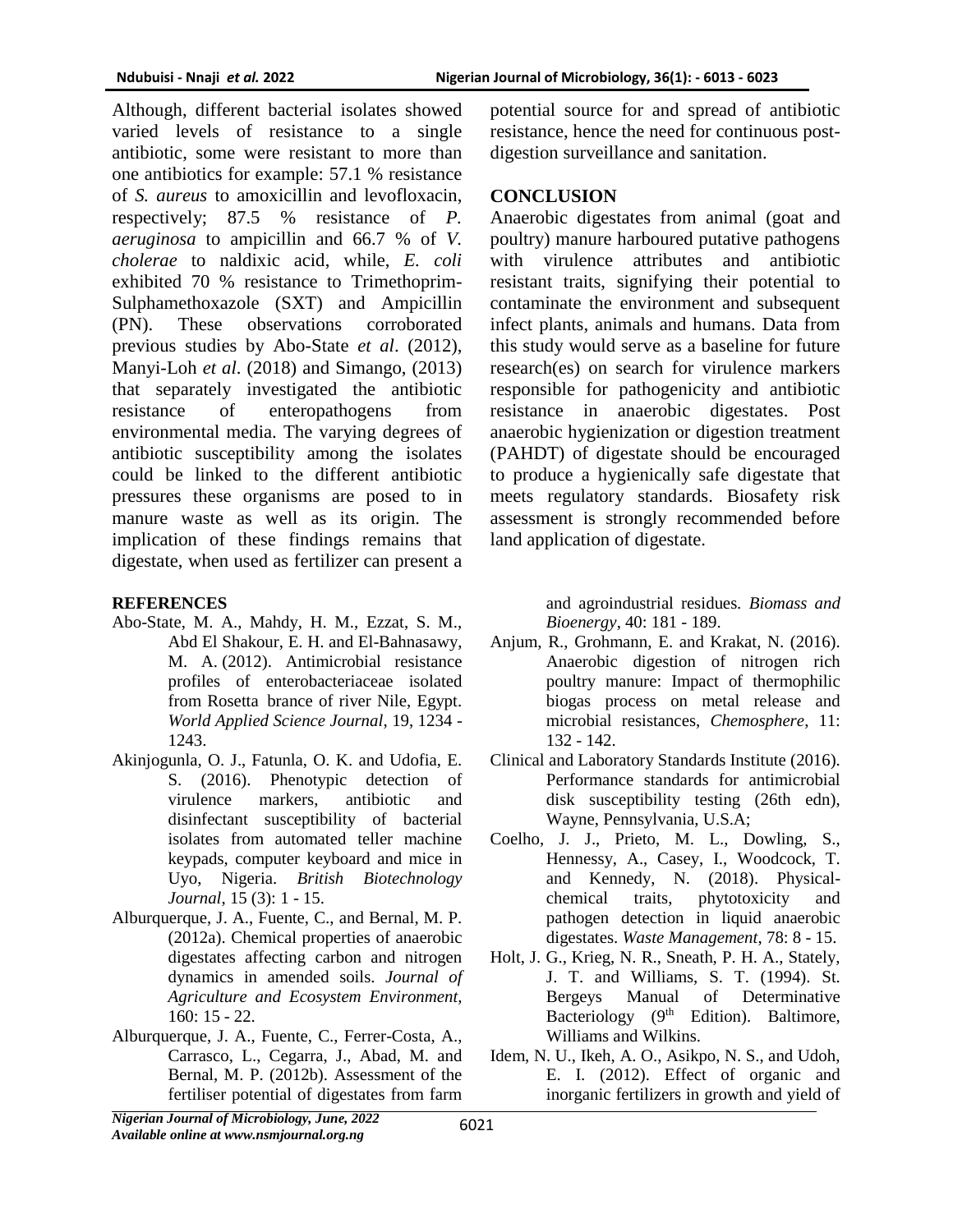fluted pumpkin*. Journal of Agriculture and Social Research (JASR*), 12: (2) 114 - 126.

- James, G. C. and Natalie, S. (2008). Microbiology: A Laboratory manual  $(10<sup>th</sup> Edition)$ . Published by Benjamin Cummings.
- Kafle, G. and Chen, L. (2016). Comparison of batch anaerobic digestion of five different livestock manures and prediction of biochemical methane potential (BMP) using five different statistical models. *Journal of Environmental Waste Management,* 48: 492 –
- Manyi-Loh, C. E., Mamphweli, S. N., Meyer, E. L., Okoh, A. I., Makaka, G. and Simon, M. (2014). Inactivation of selected bacterial pathogens in dairy cattle manure by mesophilic anaerobic digestion (balloon type digester). *International Journal of Environmental Research and Public Health*, 11(7): 7184 - 7194.
- Manyi-Loh, C. E., Mamphweli, S., Meyer, E. and Okoh, A. (2018). Characterization and antibiotic resistance of selected bacterial pathogens recovered from dairy cattle manure during anaerobic mono-digestion in a balloon-type digester. *Applied Sciences*, 2088 (8): 1 - 10.
- Mathias, C. M. (2014). Livestock waste management from anaerobic digestion, opportunities and challenges from Brazil. *International Food and Agribusiness Management Review,* 17: (4): 87 - 110.
- Moller, K. and Muller, T. (2012). Effects of anaerobic digestion on the digestate nutrient availability and crop growth: *A Review of Engineering in Life Sciences*, 12(3): 242 - 257.
- Mortola, N., Romaniuk, R., Cosentino, V., Eiza, M., Carfagno, P., Rizzo, P., Bress,P., Riera, N., Roba, M., Butt, M., Sainz, D. and Brutti, L. (2019). Potential use of poultry manure digestate as a biofertilizer: Evaluation of soil properties and *Latuca sativa* growth, *Pedosphere*, 29(1): 60 - 69.
- Ndubuisi-Nnaji, U. U., Ofon, U. A. and George, Q. S. (2018). Bacterial survivors of agrowastes anaerobiosis: their haemolytic activity and antibiotic susceptibility pattern. *World Journal of Applied Science and Technology*, 10(1): 86 – 90.
- Ndubuisi-Nnaji, U. U., Ofon, U. A. and Offiong, N. A. O. (2021). Anaerobic co-digestion of spent coconut copra with cow urine for enhanced biogas production. *Waste Management and Research*, 39(4): 594- 600.
- Ndubuisi-Nnaji, U. U., Ofon, U. A., Ekponne, N. I. and Offiong, N. O. (2020a). Improved biofertilizer properties of digestate from codigestion of brewers spent grain and palm oil mill effluent by manure supplementation. *Sustainable Environment Research*, 30(1): 1-11.
- Ndubuisi-Nnaji, U. U., Ofon, U. A., Asamudo, N. U. and Ekong, V. M. (2020b). Enhanced biogas and biofertilizer production from anaerobic codigestion of harvest residues and goat manure. *Journal of Scientific Research and Reports*, 26(3): 1 - 13.
- Nester, E.W., Roberts, C.E., Pearsall, N.N., Anderson, D.G. and Nester. M.T. (1998). Microbiology: A Human Perspective. WCB: McGraw Hill, New York p.848.
- Nkoa, R. (2014). Agricultural benefits and environmental risks of soil fertilization with anaerobic digestates: A review. *Agronomy for Sustainable Development*, 34(2): 473 - 492.
- Ofon, U. A., Ndubuisi-Nnaji, U. U., Shaibu, S. E., Fatunla, O. K. and Offiong, N. A. O. (2021). Recycling anaerobic digestate enhances the co-digestion potential of agro-industrial residues: Influence of different digestates as sources of microbial inoculum. *Environmental Technology*, 1- 18.
- Okon, M. U., Inyang, C. U. and Akinjogunla, O. J. (2020). Bacterial isolates from bivalve clams (*Galatea paradoxa*, Born 1778): Occurence, multi-drug resistance, location of antibiotic resistance marker and plasmid profiles. *South Asian Journal of Research in Microbiology* 7(3): 35-46
- Oyeleke, S. B., Ibrahim, A. D., Manga, S. B., Rabah, A.B., Aluta H. and Ladan, F. (2011). Production of bacterial amylase by *Bacillus* species isolated from rice husk dumpsites in Sokoto metropolis, Nigeria. *International Journal of Biological and Chemical Sciences*, 5 (1): 380 - 385

*Nigerian Journal of Microbiology, June, 2022 Available online at www.nsmjournal.org.ng*